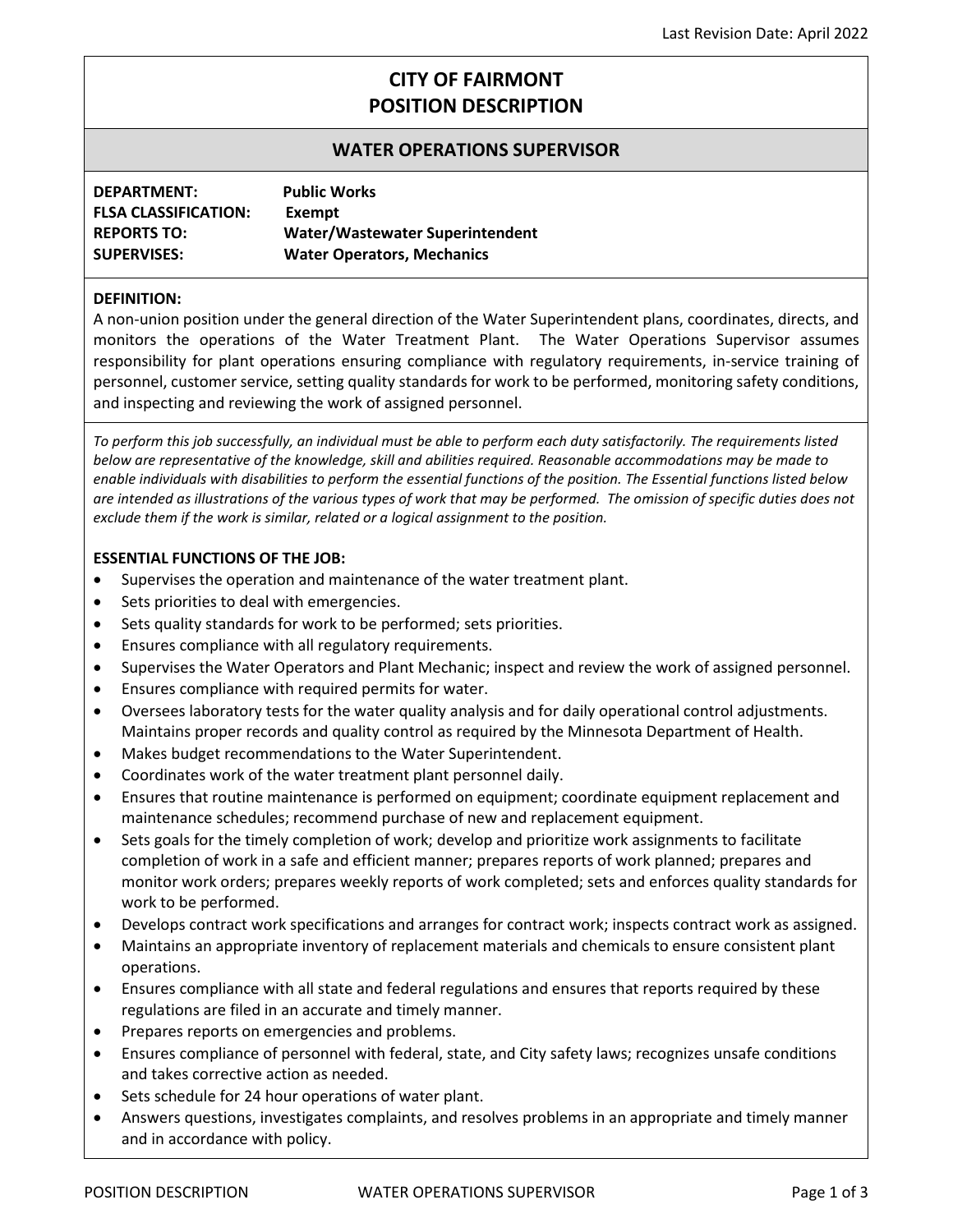- Effectively and respectfully communicates and interacts with other employees, supervisors, individuals from other organizations, and citizen customers, including the ability to make public presentations.
- Performs other related functions as assigned or apparent to achieve the goals and objectives of the Water Utility.
- Orients assigned personnel to all organizational policies and procedures, clearly communicating essential accountabilities and expected performance outcomes so individuals may proceed with certainty in their respective positions.
- Administers all organization policies in a legal manner, fully documenting all incidents and actions taken as a member of the supervisory/ management team and an agent of the organization.

### **EQUIPMENT USED:**

- Two-way radio
- Computer system
- Lab Equipment
- GIS
- Asset Management Software
- SCADA System

## **REQUIRED KNOWLEDGE AND ABILITIES:**

- Knowledge of surface water and ground water treatment and lime softening systems.
- Knowledge of computer systems sufficient to operate water plants.
- Knowledge of equipment and installation methods, as well as, installing and repairing water lines.
- Knowledge of water metering.
- Knowledge of inventory control and supplies.
- Ability to prepare clear and comprehensive reports.
- Ability to plan and supervise the work of technical employees engaged in departmental activities.
- Ability to coordinate safety conditions on the job and work during emergency conditions.
- Ability to maintain good public relations skills and ability to work with customers and other departments.

### **MINIMUM QUALIFICATIONS:**

- A two-year degree in Water Treatment and Operations, Chemistry, Biological Sciences, or an equivalent. A combination of education and experience may be substituted for the two-degree year requirement.
- Two (2) years of experience in the operation of a Class C or higher facility or a similar sized industrial facility.
- Possession of a State of Minnesota Class A Water Supply System Operator Certificate or ability to obtain within four(4) years of the date of employment with the city.

### **PREFERRED QUALIFICATIONS:**

• A four-year degree in Water Treatment and Operations, Chemistry, Biological Sciences, or an equivalent.

#### **CONDITIONS OF EMPLOYMENT:**

- Must possess a valid Minnesota Driver's License or the ability to obtain within thirty (30) days of employment.
- Must satisfactorily pass a criminal background examination.
- Must comply with organizational and departmental policies.

### **WORK SCHEDULE:**

The typical work hours for this position are Monday through Friday, 7:00am to 4:00pm. Other hours and call duty may be required as assigned.

### **WORK ENVIRONMENT/ PHYSICAL DEMANDS:**